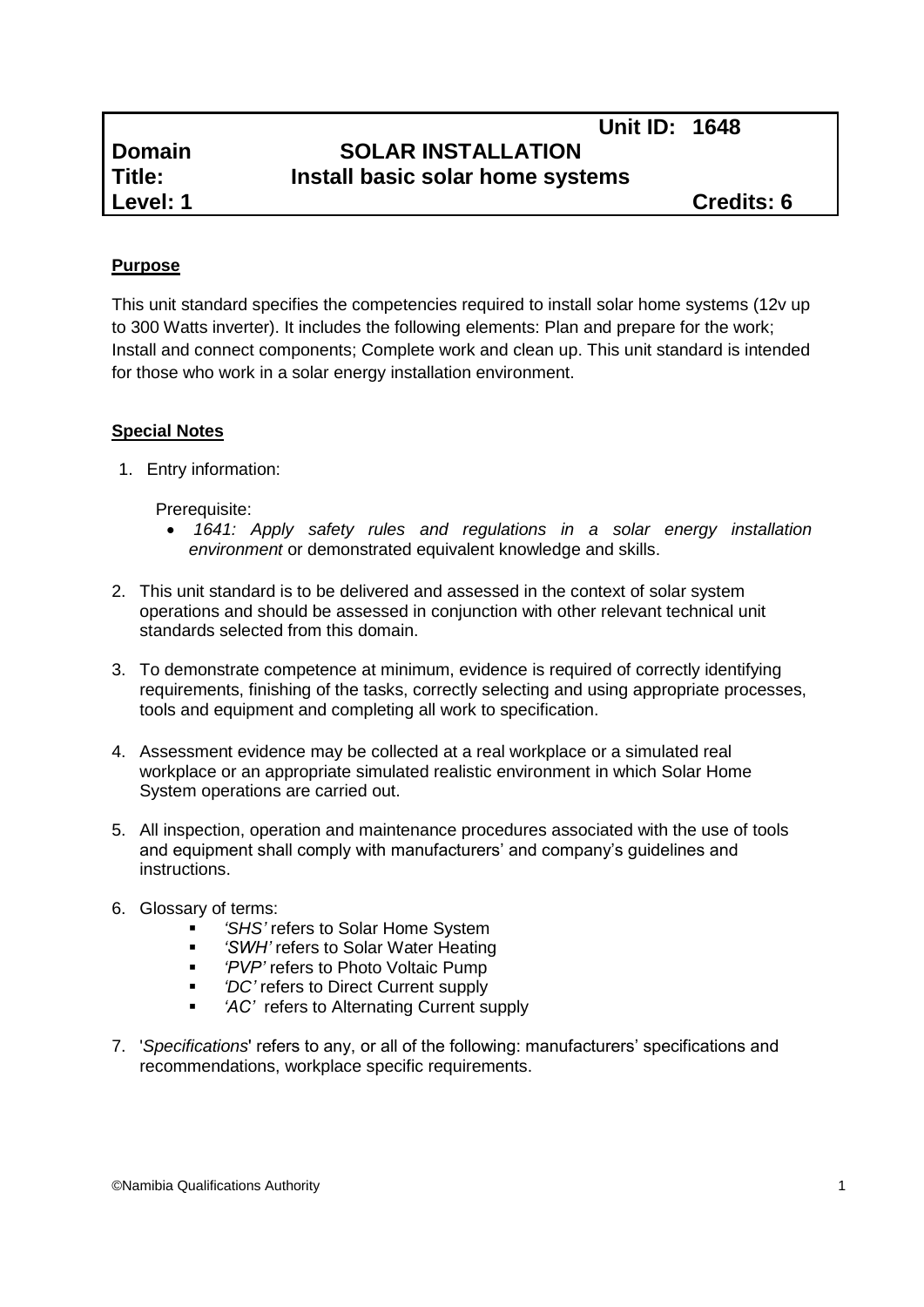- 8. Regulations and legislation relevant to this unit standard include the following:
	- Labour Amendment Act, 2012 (Act No. 2 of 2012)
	- SANS 10142-1 and SANS 10142-2 electrical wiring codes
	- $\blacksquare$  IEC 60061.
	- IEC 61360.

and all subsequent amendments to any of the above.

## **Quality Assurance Requirements**

This unit standard and others within this subfield may be awarded by institutions, which meet the accreditation requirements set by the Namibia Qualifications Authority and the Namibia Training Authority and which comply with the national assessment and moderation requirements. Details of specific accreditation requirements and the national assessment arrangements are available from the Namibia Qualifications Authority on [www.namqa.org](http://www.namqa.org/) and the Namibia Training Authority on [www.nta.com.na.](http://www.nta.com.na/)

## **Elements and Performance Criteria**

## **Element 1: Plan and prepare for the work**

## **Range:**

Work planning and preparation include all measures to perform a complete job on site thus providing for a functional system installation and avoiding unnecessary trips to site. Identification of SHS components includes the description of these components and their purpose.

## **Performance criteria**

- 1.1 The importance of planning the work is explained.
- 1.2 The correct DC components are selected, in line with job requirements
- 1.3 The correct AC components are selected, in line with job requirements.
- 1.4 The SHS components' working conditions are verified.
- 1.5 The correct tools and instruments are selected.
- 1.6 The installation schedule is correctly prepared.
- 1.7 The system completeness is verified and an installation check list is completed.

#### **Element 2: Install and connect components**

#### **Range:**